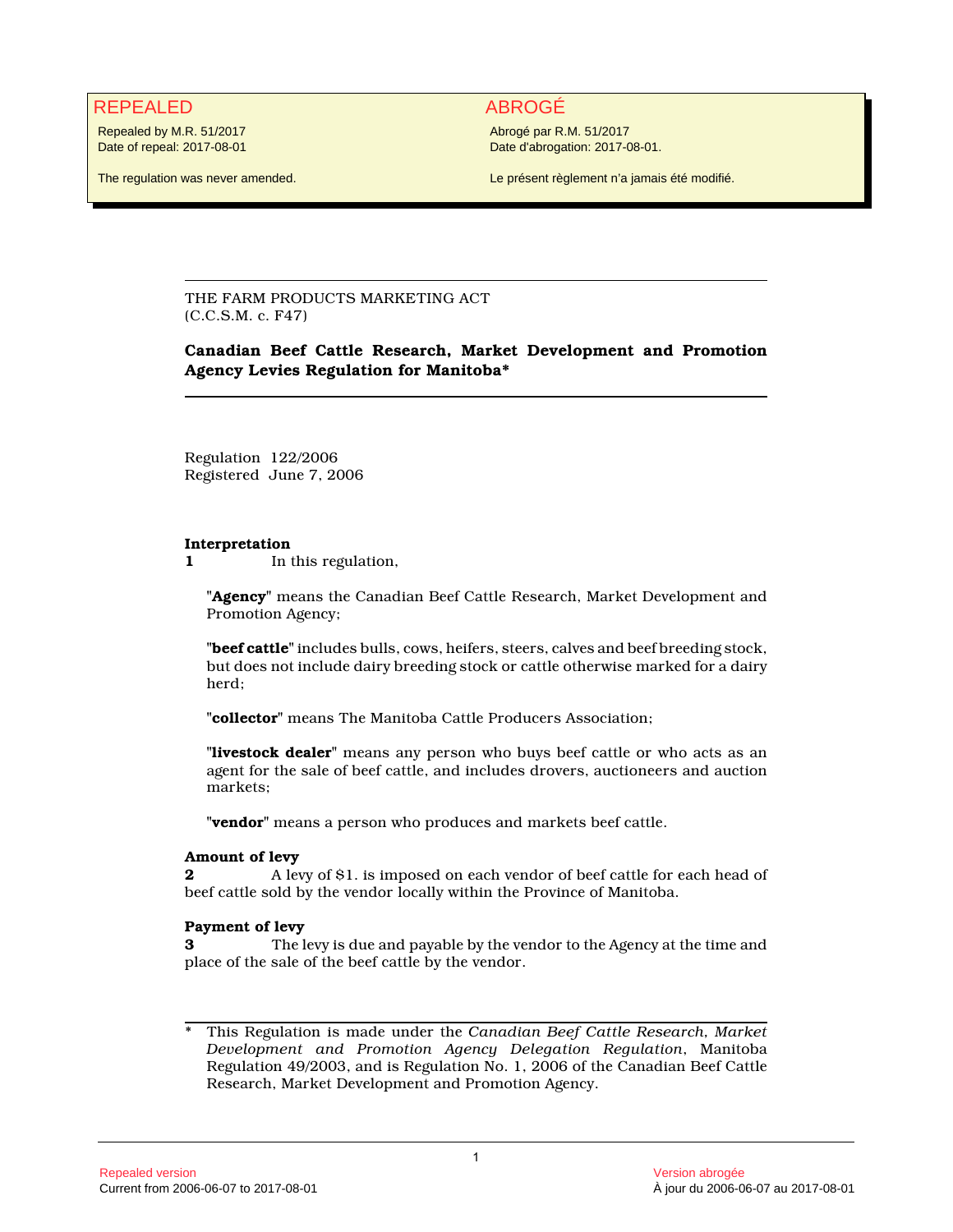**4** All levies shall be paid to the Agency through the collector.

#### **Appointment of agent**

**5** The Agency, having obtained the concurrence of the collector, hereby appoints the collector as its agent for the purpose of collecting the levies imposed under section 2.

#### **Levy collection**

**6** Every livestock dealer who received beef cattle being sold by a vendor locally within the Province of Manitoba shall

(a) deduct the levy from the monies payable to the vendor for the beef cattle; and

(b) remit to the collector within 10 days following the last day of each month the total amount of levies collected by the livestock dealer and not previously remitted to the collector, together with a report indicating

(i) the number of head of beef cattle the livestock dealer received from all vendors of beef cattle during that month, and

(ii) the amount of the levies deducted from all vendors of beef cattle during that month.

#### **Exemption for licensed livestock dealer who re-sells within 30 days**

**7** No levy is imposed under this regulation for beef cattle sold by a vendor who is a licensed livestock dealer

(a) if such beef cattle was in the possession of such vendor for 30 days or less prior to such sale; and

(b) if such vendor provides his or her licence number to the purchaser of the beef cattle at the time of such sale.

**8** No levy shall be deducted or remitted by a livestock dealer under section 6 in the circumstances described in section 7.